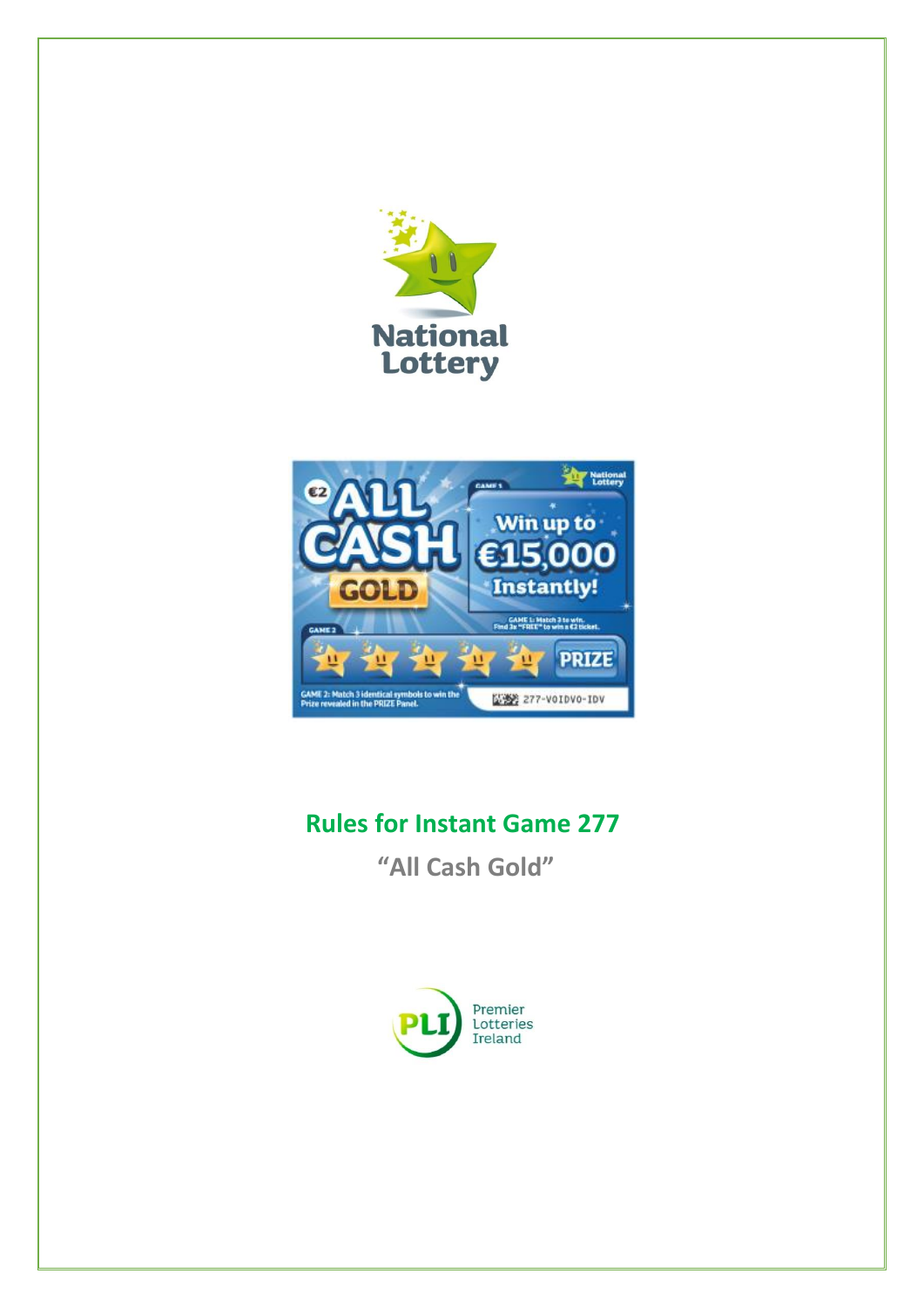**This page is deliberately blank.**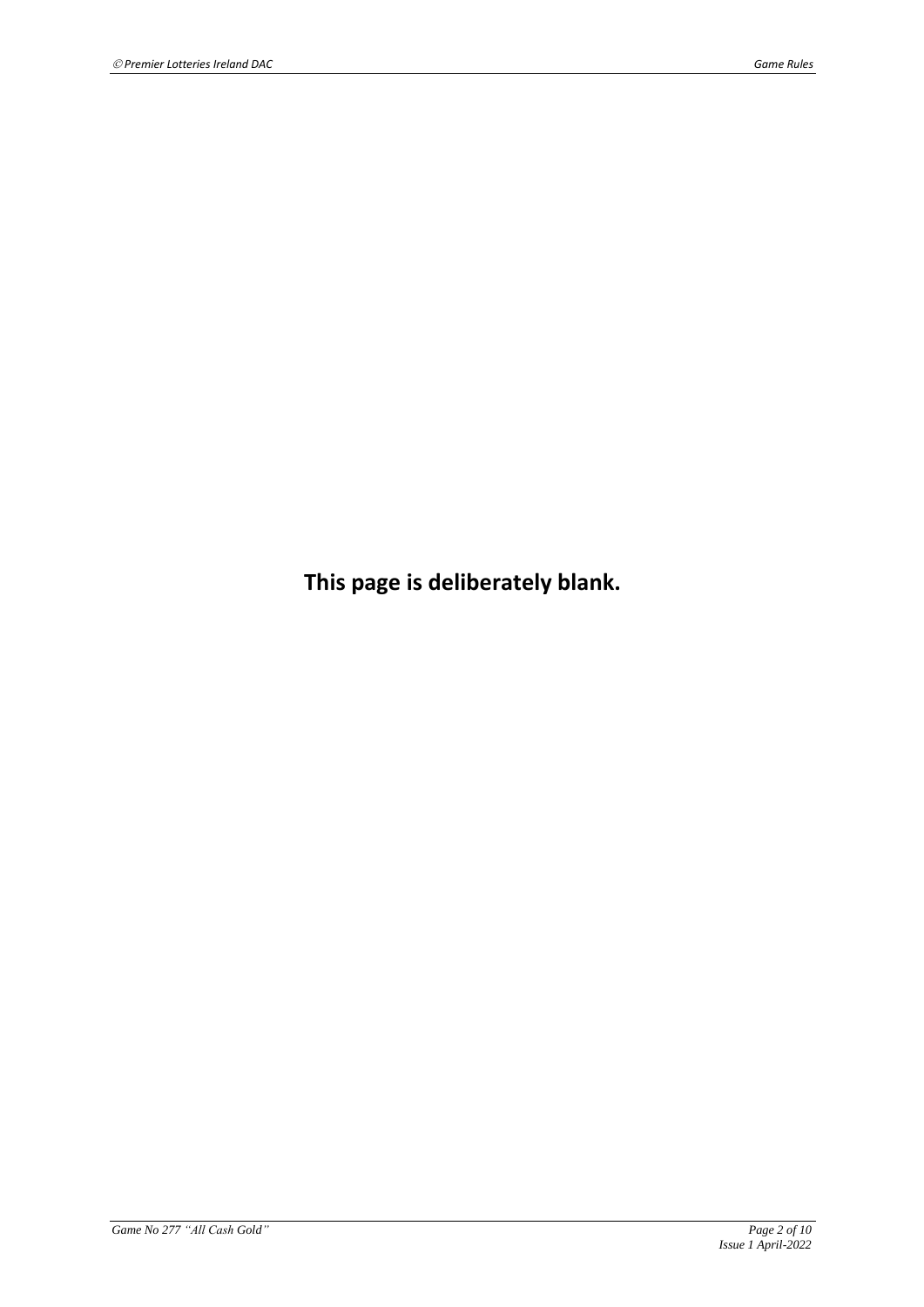# **The National Lottery**

# **Scheme No. 277**

### **Rules for Instant Game No. 277 "All Cash Gold"**

While the COVID-19 health restrictions are in place, prize winners may be unable to attend National Lottery HQ in order to claim their prize. In order to assist prize winners with making a claim during these restrictions, postal claims can be facilitated under certain circumstances. Please contact the PLI Claims Team on 1800 666 222 (Mon-Fri, 9.15 am – 5.30pm) for assistance. PLI reserves the right to withdraw this service at any time once the Covid-19 restrictions are removed.

The following sets forth the Game Rules for an instant lottery game (hereinafter known as "**All Cash Gold**") which isto be operated by Premier Lotteries Ireland Designated Activity Company (hereinafter known as "the Company") as part of The National Lottery.

The game rules will commence on a date to be announced, and will continue until the official game off-sale date on 1<sup>st</sup> July, 2023.

The last date for the claiming of any Instant Prize in Game 277 All Cash Gold is 29<sup>th</sup> September, 2023.

These Game Rules have been approved by the Regulator in accordance with Section 45 of The National Lottery Act 2013.

### **General**

- 1. These Game Rules are governed by The National Lottery Act 2013 and the General Rules for National Lottery Games.
- 2. The Company reserves the right to vary these Game Rules subject to the consent of the Regulator.
- 3. The official address to which correspondence must be sent is:

### **The National Lottery**

### **Abbey Street Lower**

### **Dublin 1**

4. A code of practice governing relations between participants in National Lottery games and the National Lottery is available to download from the National Lottery's website www.lottery.ie.

### **Definitions**

The following words and terms will have the following meanings unless the context clearly indicates otherwise:

- 1. **Act** means The National Lottery Act 2013.
- 2. **Bar-code** means the machine-readable arrangement of numbers and parallel lines of different widths printed on the back of each Ticket which can be electronically scanned.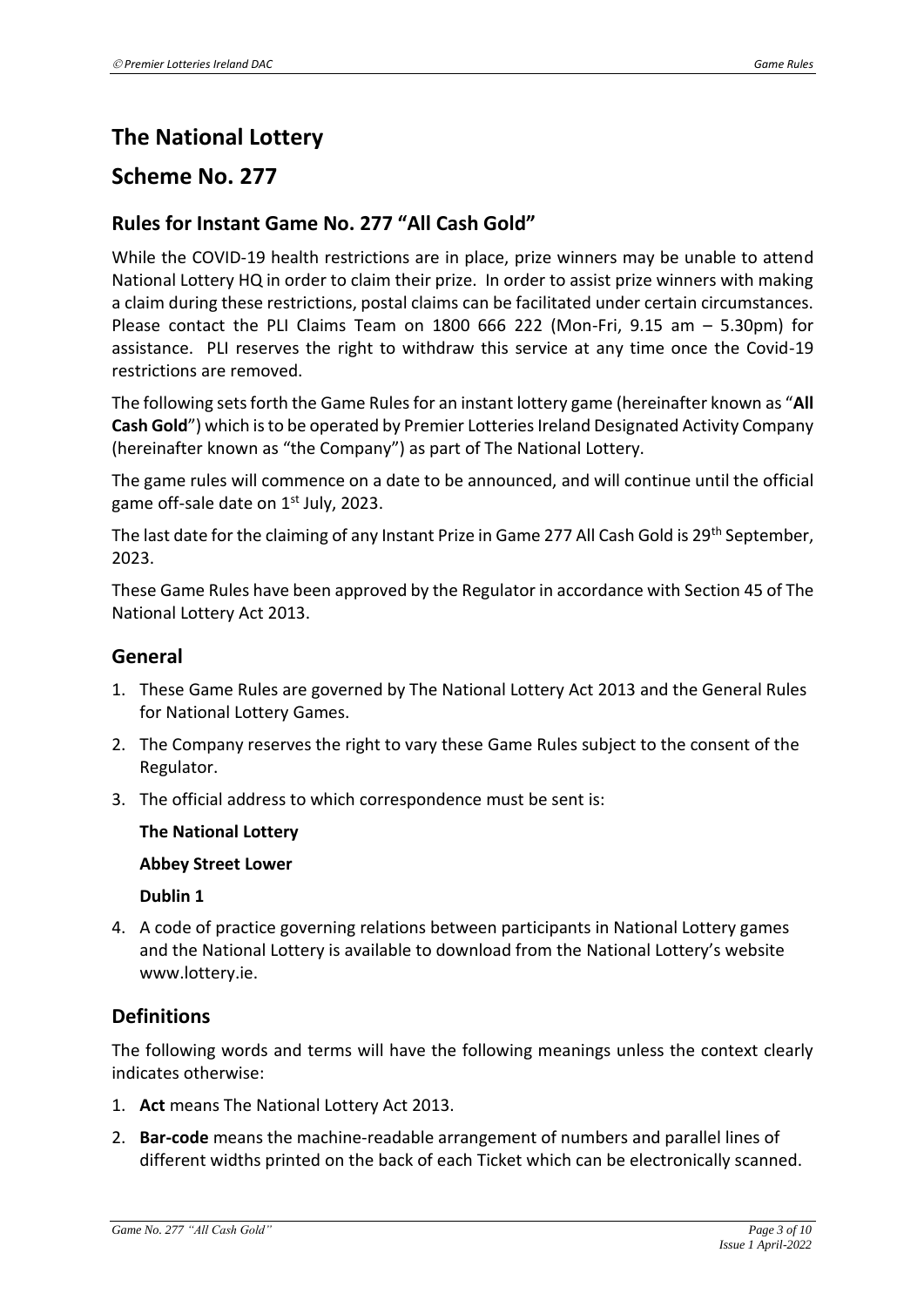- 3. **Book** means a batch of 100 fan folded Tickets bearing a common Book number.
- 4. **Chief Executive** means the person appointed by the Company for the time being to be its Chief Executive or any other person to whom the Chief Executive's authority is lawfully delegated.
- 5. **Data Matrix Bar-code** means the machine-readable arrangement of numbers and black and white cells printed on the front of the Ticket under the scratch-off covering which can be electronically scanned for the purpose of validation.
- 6. **Game/Book/Ticket Number** means the 12-character numeric code printed to show on the bottom of each Ticket below the scratch-off areas and on the back of each Ticket.
- FRFF 7. **Instant Prize** means the prize that is won when the Play Symbol  $\epsilon$ <sup>2†</sup> 10<sup>2</sup> appears three times or three identical cash amounts appear in the Game 1 Play Area or the prize shown in the adjacent 'PRIZE' panel that is won when three identical Play Symbols appear in the Game 2 Play Area on a single Ticket.
- 8. **Play Areas** mean the latex-covered panels on the front of the Ticket.
- 9. **Play Symbols** mean:
	- FRFF a) In Game 1 and Game 2 the cash amounts or symbol  $\epsilon$ <sup>2</sup>TICKET which appear in the Play Areas, along with their matching captions. These cash amounts and symbol  $\dot{\epsilon}$ 210KET, and captions will be derived from the following set:



b) In Game 2 the symbols which appear in the Play Area, along with their matching captions. These symbols and caption will be derived from the following set:



- 10. **Regulator** means the person appointed as Regulator of the National Lottery under Section 7 of the Act or the Minister acting under Section 8 of the Act.
- 11. **Retail Sales Agent** means a person(s), corporate body or partnership appointed by the Company to be a National Lottery sales agent at specified location(s) under Section 42 of the Act.
- 12. **Ticket** means a National Lottery **All Cash Gold** Ticket.
- 13. **The Company** means Premier Lotteries Ireland Designated Activity Company.
- 14. **The Minister** means the minister for Public Expenditure and Reform or his successor in title.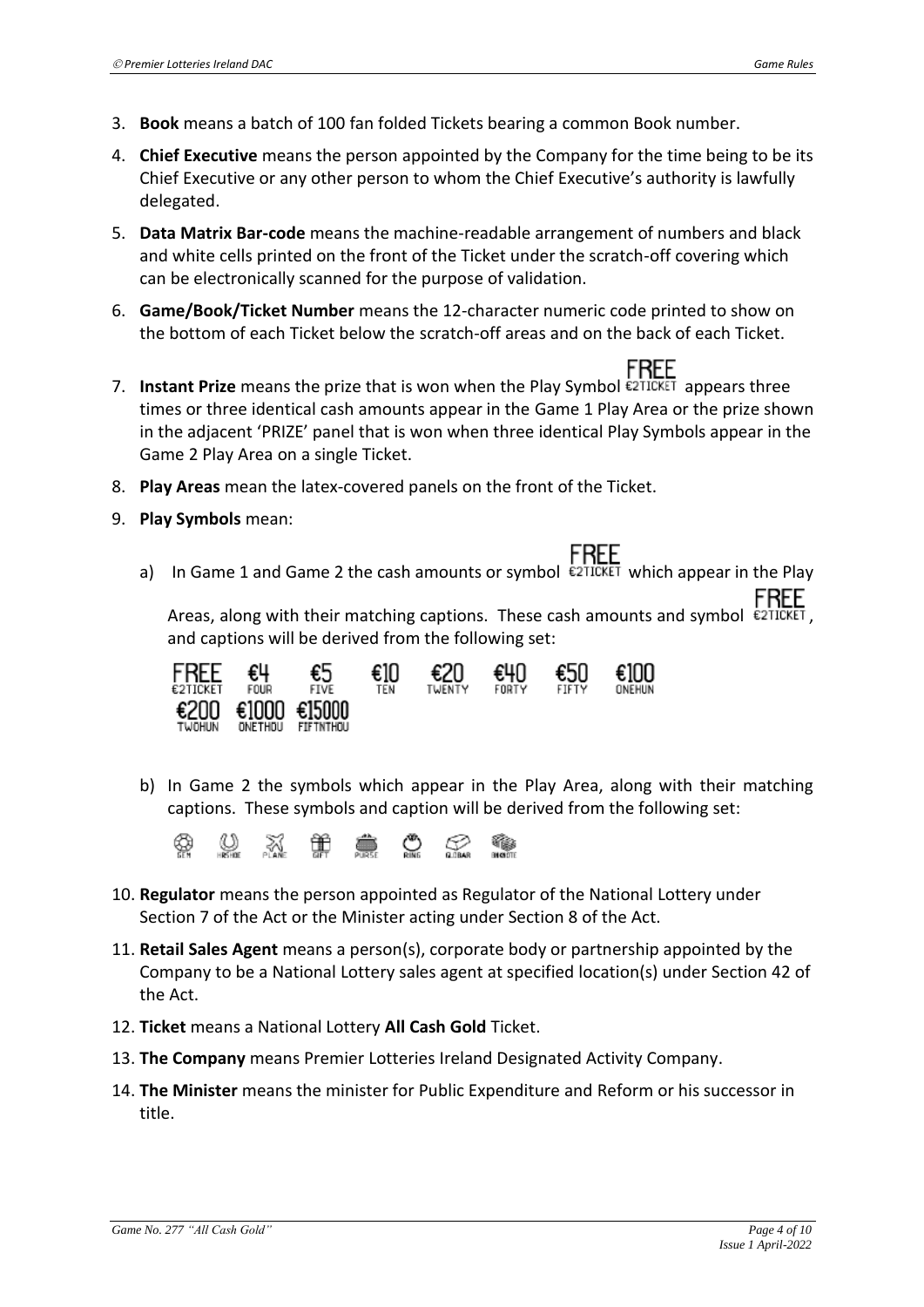- 15. **Validation/Security Number** means the multi-digit numeric code which appears underneath the removable covering on the front of the Ticket and which enables validation.
- 16. **Weighted Average Prize Percentage** means the percentage value of Prizes as expressed in section 12.3 of these Game Rules.

### **Governing Law And Rules**

In purchasing a Ticket, the Purchaser agrees to abide by the Law of Ireland, the Act, The General Rules for National Lottery Games and these Game Rules.

### **Ticket Price**

The price of an **"All Cash Gold**" Ticket will be €2.00.

### **Purchase and Prize Restrictions**

No Ticket shall be purchased by, and no Instant Prize shall be paid to, any officer or employee of the Company or any contractor or sub-contractor involved in the production of **All Cash Gold** Tickets or any other person prohibited by the Act from purchasing, owning, or claiming on a Ticket.

### **Prosecution**

Any person who alters or attempts to alter a Ticket with a view to obtaining an Instant Prize, or any person who purchases, owns, or claims on a Ticket and is not entitled to do so, is liable to criminal prosecution.

### **Retail Sales Agent Conduct**

- 1. Retail Sales Agents are prohibited from exchanging books with other Retail Sales Agents.
- 2. Prior to payment of any Instant Prize, Retail Sales Agents must verify the win through the central validation system.
- 3. Retail Sales Agents must denote completed payment of a winning ticket by punching a hole through the Bar-code on the ticket and retaining the ticket until the book has been sold.
- 4. Retail Sales Agents are prohibited by law from selling National Lottery Tickets to persons under 18 years of age.

### **Determination of Prize Winners**

# €15000

1. The owner of a Ticket containing three FIFTNTHOU amounts in the Game 1 Play Area on a single Ticket shall be entitled to an Instant Prize of €15,000.

## €JNUU

2. The owner of a Ticket containing three <sup>ONETHOU</sup> amounts in the Game 1 Play Area on a single Ticket shall be entitled to an Instant Prize of €1,000.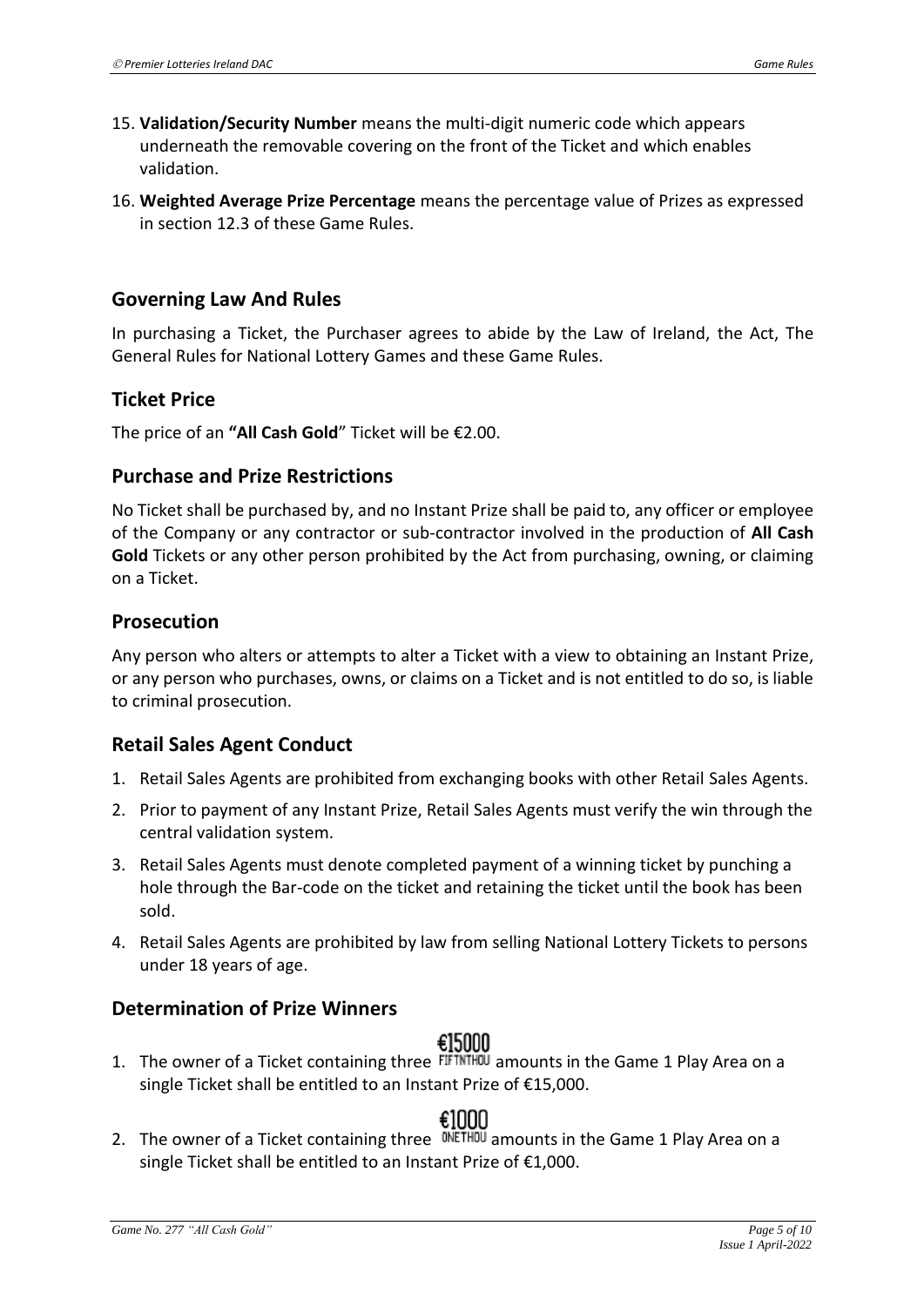<sup>€200</sup> €200 E200<br>3. The owner of a Ticket containing three <sup>TWOHUN</sup> amounts in the Game 1 Play Area on a single Ticket shall be entitled to an Instant Prize of €200.

# €100

4. The owner of a Ticket containing three <sup>ONEHUN</sup> amounts in the Game 1 Play Area on a single Ticket shall be entitled to an Instant Prize of €100.

5. The owner of a Ticket containing three FIFTY amounts in the Game 1 Play Area on a single Ticket shall be entitled to an Instant Prize of €50.

### €40

- 6. The owner of a Ticket containing three FORTY amounts in the Game 1 Play Area on a single Ticket shall be entitled to an Instant Prize of €40.
- €20 7. The owner of a Ticket containing three  $\overline{IWEN}$  amounts in the Game 1 Play Area on a single Ticket shall be entitled to an Instant Prize of €20.

8. The owner of a Ticket containing three  $\overline{f}$  amounts in the Game 1 Play Area on a single Ticket shall be entitled to an Instant Prize of €10.

9. The owner of a Ticket containing three  $\overline{r}$  amounts in the Game 1 Play Area on a single Ticket shall be entitled to an Instant Prize of €5.

## €4

10. The owner of a Ticket containing three  $F^{OUB}$  amounts in the Game 1 Play Area on a single Ticket shall be entitled to an Instant Prize of €4.

# Free

- 11. The owner of a Ticket containing the Play Symbol  $\epsilon$ <sup>2TICKET</sup> three times in the Game 1 Play Area on a single Ticket shall be entitled to an Instant Prize of a free National Lottery scratch card with a retail price of €2. The choice of National Lottery scratch card available will depend on those on sale at the date of claim. Full details of each National Lottery scratch card, including the prize pay out, can be found in the rules for the relevant National Lottery scratch card. Retail Sales Agents may award a €2.00 cash prize in lieu of a €2.00 National Lottery Scratch Card.
- 12. The owner of a Ticket containing three identical Play Symbols in the Game 2 Play Area on a single Ticket shall be entitled to the Instant Prize shown in the adjacent 'PRIZE' panel.
- 13. Winning Tickets may contain prizes in Game 1 and Game 2. The owner of a Ticket which qualifies for an Instant Prize in Game 1 and Game 2 is entitled to the sum of those Instant Prizes.

### **Ticket Validation**

To be a valid **All Cash Gold** National Lottery Ticket the following conditions must be met:

1. Exactly eight Play Symbols must appear in the Game 1 Play Area.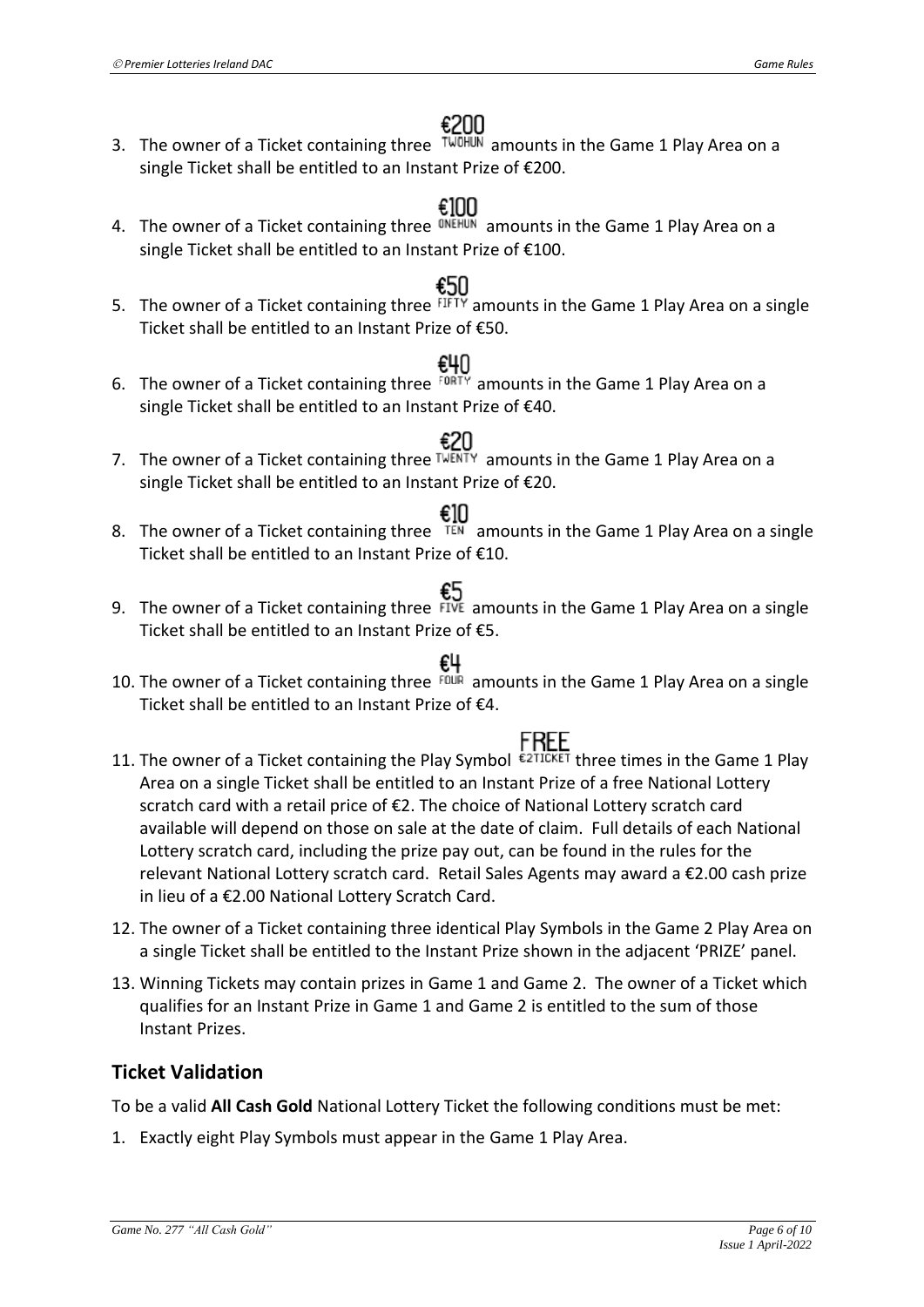- 2. Each of the eight Play Symbols in the Game 1 Play Area must be spelt out in their correct captions underneath, and each of these symbols must be paired with its correct caption.
- 3. Each of the eight Play Symbols and its caption in the Game 1 Play Area must be present in its entirety, must be fully legible, and must be printed in grey/black ink.
- 4. Exactly six Play Symbols must appear in the Game 2 Play Area.
- 5. Each of the six Play Symbols in the Game 2 Play Area must be spelt out in their correct captions underneath, and each of these symbols must be paired with its correct caption.
- 6. Each of the six Play Symbols and its caption in the Game 2 Play Area must be present in its entirety, must be fully legible, and must be printed in grey/black ink.
- 7. The Validation/Security Number must be present in its entirety, must be fully legible, must be printed in grey/black ink and must correspond, using the Company's codes, to the apparent Play Symbols on the Ticket.
- 8. The Ticket must be fully intact.
- 9. The Game/Book/Ticket number must be present in its entirety, must be fully legible, and must be printed in grey/black ink.
- 10. The Bar-Code must be present in its entirety, must be readable and must be printed in grey/black ink.
- 11. The Data Matrix Bar-code must be present in its entirety, must be readable and must be printed in grey/black ink.
- 12. The Ticket must not be mutilated, altered, unreadable, or tampered with in any manner.
- 13. The Ticket must not be counterfeit in whole or in part.
- 14. The Ticket must have been purchased through an authorised Retail Sales Agent before the official close of Game.
- 15. The Ticket must have been issued by the Company in an authorised manner.
- 16. The Ticket must not be stolen.
- 17. The Play Symbols, Game/Book/Ticket Number and Validation/Security Number must be right-side-up and not reversed in any manner.
- 18. The Ticket must be complete, not blank, or partially blank, must not have a hole punched through it, must not be miscut, must not be marked void, and must have exactly fourteen Play Symbols and exactly fourteen correct captions, exactly one Validation/Security Number and exactly one Game/Book/Ticket number on both the front and the back.
- 19. The Validation/Security Number of all winning Tickets must appear on the Company's official file, and only one Instant Prize payment will be made on any individual winning Ticket.
- 20. The Ticket must not be misregistered, defective, or produced in error.
- 21. Each of the Play Symbols and its caption appearing on the Ticket must be printed in accordance with the official font schedule for Game 277 All Cash Gold as agreed between the Company and the ticket manufacturer.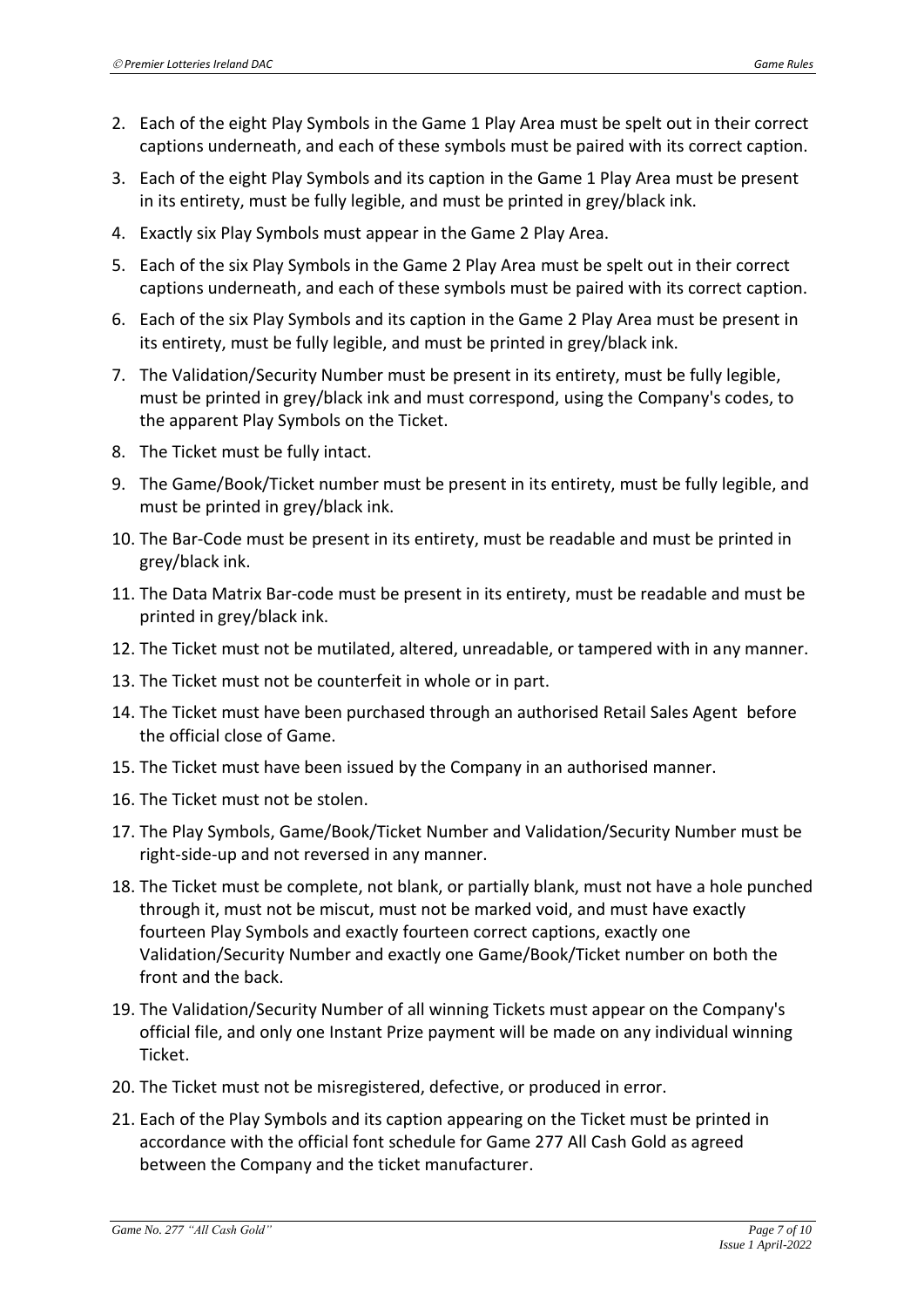- 22. The captions associated with the Play Symbols must each be printed in accordance with the official font schedule for Game 277 All Cash Gold as agreed between the Company and the ticket manufacturer.
- 23. The Validation/Security Number must be printed in accordance with the official font schedule for Game 277 All Cash Gold as agreed between the Company and the ticket manufacturer.
- 24. The Game/Book/Ticket number must be printed in accordance with the official font schedule for Game 277 All Cash Gold as agreed between the Company and the ticket manufacturer.
- 25. The display printing must not be irregular in any respect.
- 26. The Ticket must pass all additional confidential validation tests of the Company. Any Ticket not passing all the validation tests mentioned is void and is ineligible for any Instant Prize. In all cases of doubt, the decision of the Company will be final and binding. However, the Company may, at its discretion, replace an invalid Ticket with an unplayed Ticket or Tickets. Should a defective Ticket be purchased, the only responsibility of the Company shall be the replacement of the defective Ticket with an unplayed Ticket of equivalent sales price.

### **Ticket Responsibility**

- 1. The Company will not be responsible for lost or stolen Tickets.
- 2. The Company will not be responsible for Tickets redeemed in error for a lower Instant Prize at a Retail Sales Agent location. In the event that the matter cannot be resolved directly with the relevant Retail Sales Agent, then the winner can contact the Company requesting that the Company follow up with the Retail Sales Agent, as appropriate.
- 3. The Company shall not be obliged to pay any Instant Prizes which are not claimed on or before 29th September, 2023.
- 4. Where a winning Ticket is presented either to the Company or its authorised Retail Sales Agent by a person other than the purchaser and the Ticket passes all the Company's validation tests, the payment of the Instant Prizes shall discharge the Company from any liability to the purchaser. In all other cases, the Company will be discharged from any liability after payment of Instant Prizes.

### **Payment of Prizes**

- 1. Instant Prizes of a FREE €2 Ticket, €4, €5, €10, €20, €40, €50 and €100, may be redeemed:
	- a) in exchange for a completed winning Ticket and following Ticket validation procedure at:
		- any Retail Sales Agent; and
		- all Prize Claim Centre Agents; and
		- National Lottery Headquarters; or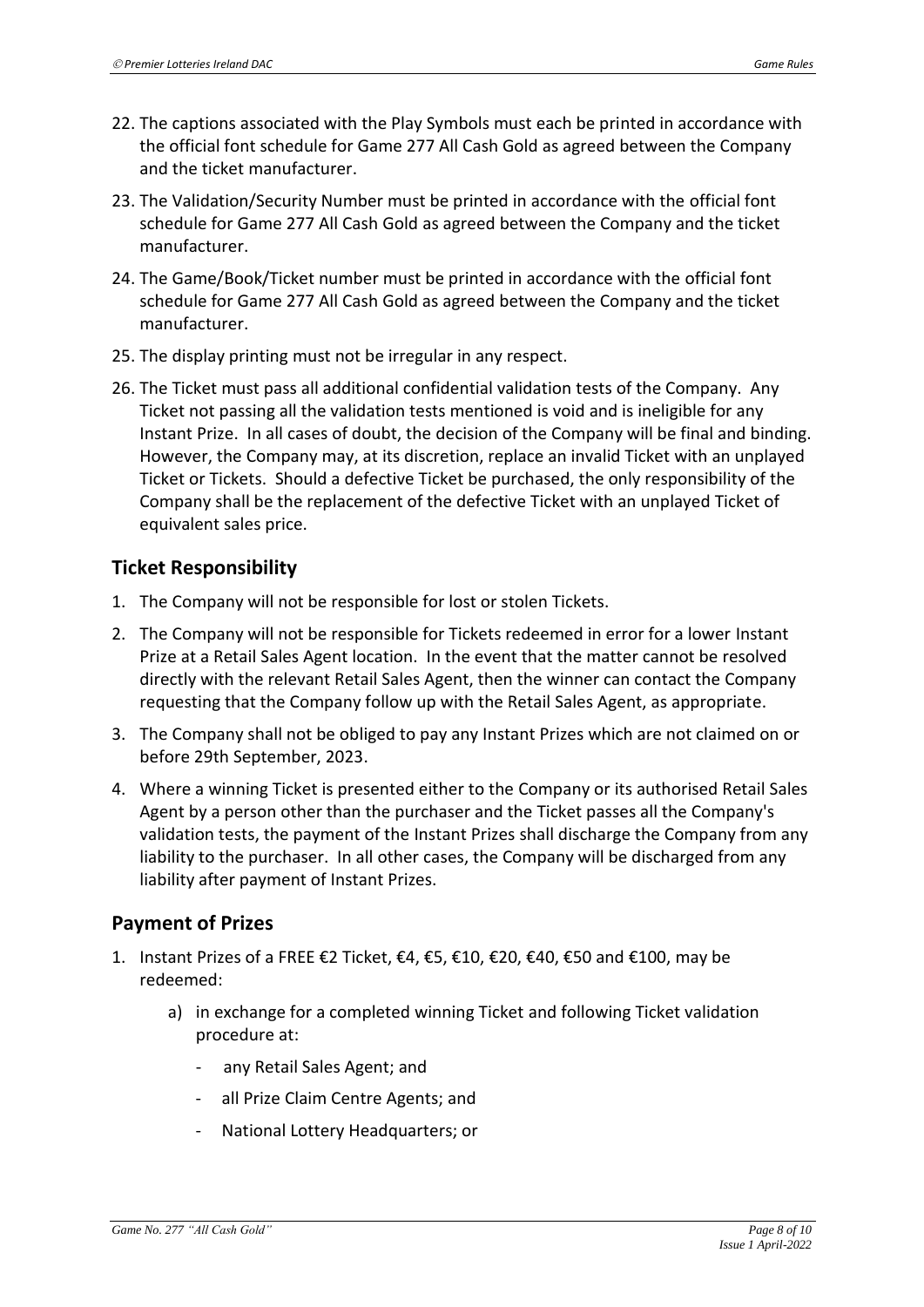- b) by posting the signed Ticket complete with name and address, to the Company's headquarters at the claimant's sole risk.
- 2. Instant Prizes of €200 and €1,000 may be redeemed:
	- a) in exchange for a completed winning Ticket and following Ticket validation procedure at:
		- a Retail Sales Agent, with the Retail Sales Agent's consent; and
		- all Prize Claim Centre Agents; and
		- National Lottery Headquarters; or
	- b) by posting the signed Ticket complete with name and address, to the Company's headquarters at the claimant's sole risk (for Instant Prizes of €1,000 a copy of suitable Photo ID (e.g. current passport, current driving licence etc.) must be included).
- 3. Instant Prizes of €15,000 must be claimed in person at the Company's headquarters, in exchange for a completed winning Ticket and following Ticket validation procedure.
- 4. A list of the Prize Claim Centre Agents is available at www.lottery.ie
- 5. Instant Prizes must be claimed within 90 days of the announced end of the game.
- 6. The Company will be discharged from any liability after payment or posting of Instant Prizes.
- 7. The official game off-sale date for Game 277 All Cash Gold is 1st July, 2023.
- 8. The last date for the claiming of any Instant Prize in Game 277 All Cash Gold is 29th September, 2023 (90 days after the official game end date) and any unclaimed Instant Prizes will be forfeited after this date. The unclaimed prize money shall be allocated to a special reserve fund to be utilised by the Company in accordance with the National Lottery Licence.

### **Instant Prizes**

- 1. The total number of Instant Prizes in the game as designed, including free Tickets, shall be no less than 5,590,431.
- 2. The total number of cash Instant Prizes in the game as designed, shall be no less than 3,835,431.
- 3. The total value of all Instant Prizes that are available to win in the game represents:
	- a) 67.24% of the value of all Tickets in the game including Free Tickets; and
	- b) 64.00% of the value of all Tickets in the game excluding Free Tickets,

in each case being the Weighted Average Prize Percentage.

- 4. The odds of winning an Instant Prize, including a free Ticket, are 1 in 3.49 on average.
- 5. The odds of winning a cash Instant Prize are 1 in 5.08 on average.
- 6. At time of purchase some Instant Prizes may have already been won.